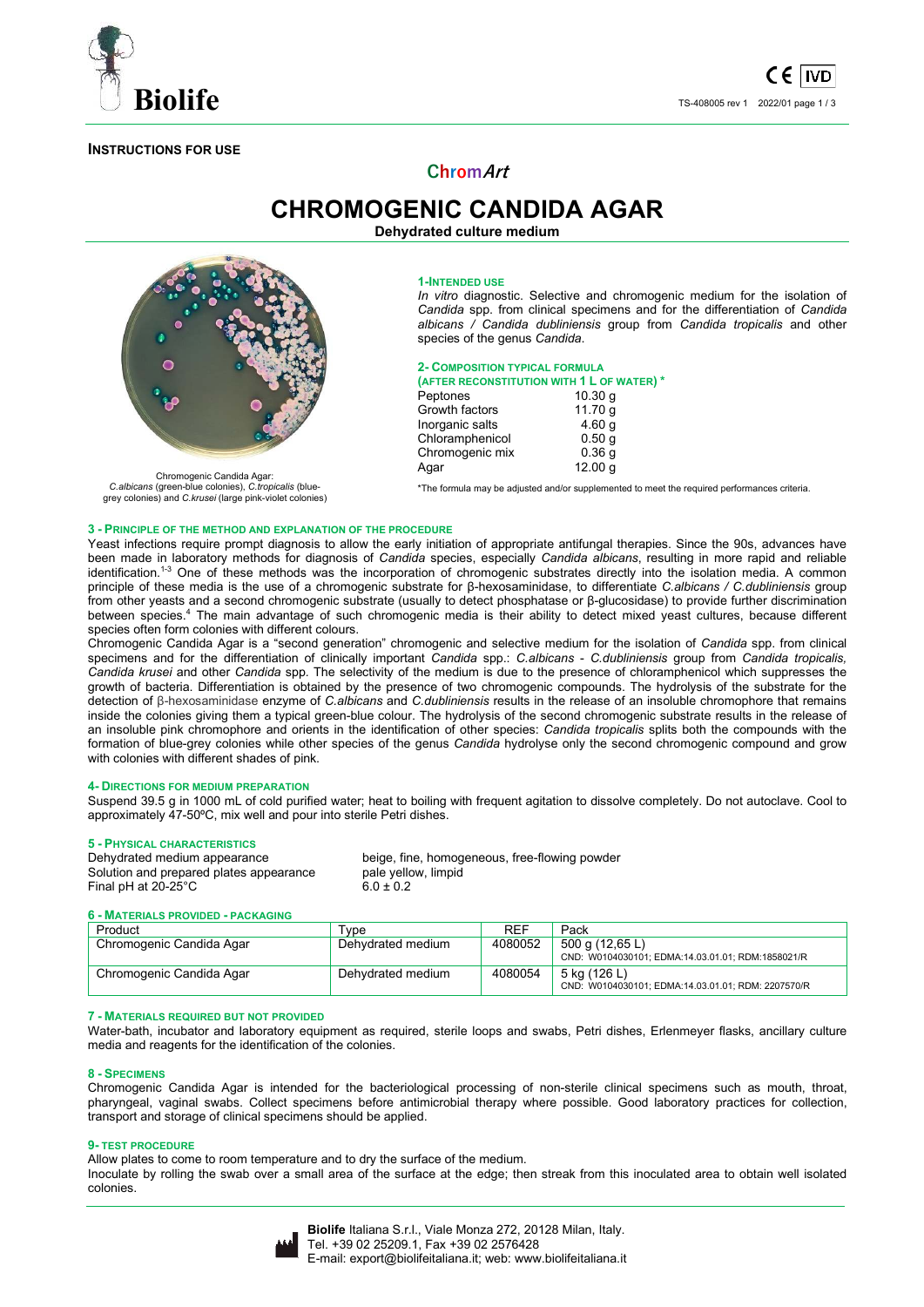

Incubate inoculated plates in aerobic conditions at 35-37°C for 18-24 and 48 hours. **10 - READING AND INTERPRETATION**

After incubation, observe the bacterial growth and record the specific morphological and chromatic characteristics of isolated colonies. Here below a short interpretation guide is reported.

Brillant green-blue colonies: characteristic of *C.albicans / C.dubliniensis. (C.albicans* here below)



Enlarged, flat pink-red or violaceous colonies, with a rough fine texture: characteristics of *C.krusei*.



Grey-blue colonies with purple tinges and/or a violet halo: characteristic of *C.tropicalis.*



White or pink or pink-purple colonies: characteristics of other *Candida* species (*C.glabrata* here below)



*Candida kefir* produces violet-red colonies. *Candida parapsilosis* complex produces pink, pink-violet colonies. Gram-positive and Gram-negative bacteria are almost inhibited.

#### **11 - USER QUALITY CONTROL**

All manufactured lots of the product are released for sale after the Quality Control has been performed to check the compliance with the specifications. However, it is responsibility of the end-user to perform Quality Control testing in accordance with the local applicable regulations, in compliance with accreditation requirements and the experience of the Laboratory. Here below are listed some test strains useful for the quality control.

| <b>CONTROL STRAINS</b> |                  | INCUBATION $T^{\circ}/T$ / ATM | <b>EXPECTED RESULTS</b>          |
|------------------------|------------------|--------------------------------|----------------------------------|
| C.albicans             | ATCC 10231       | 35-37°C / 44-48 h / A          | good growth, green-blue colonies |
| C.tropicalis           | <b>NCPF 8841</b> | 35-37°C / 44-48 h / A          | good growth, blue-grey colonies  |
| E.coli                 | ATCC 25922       | 35-37°C / 44-48 h / A          | inhibited                        |
| S.aureus               | ATCC 25923       | 35-37°C / 44-48 h / A          | inhibited                        |

A: aerobic incubation; ATCC is a trademark of American Type Culture Collection; NCPF: Public Health England, National Collection of Pathogenic Fungi.

#### **12 - PERFORMANCES CHARACTERISTICS**

The performances characteristics of Chromogenic Candida Agar were evaluated by Andreoni *et al.*<sup>5</sup> with 82 yeast strains isolated from human specimens, identified with a phenotypic system and confirmed with a spectrometric method and stored at -80°C and with 80 clinical specimens isolated from respiratory material, vaginal exudates, urine and positive blood cultures. Chromogenic Candida Agar was compared with a chromogenic medium of the market. The conclusions have been the following: for yeast strains isolated from human specimens, the comparison between the two media, in general showed a better growth, in terms of colony dimension at 24 and 48 hours, on Chromogenic Candida Agar; the colony colour as well, in terms of tonality and intensity, resulted more evident on Chromogenic Candida, allowing a better differentiation between species with similar colours. The findings confirmed that the Chromogenic Candida Agar can substantially ensure the presumptive identification of frequent clinical isolation species, allowing an orientation for presumptively identifying yeasts species of lower isolation frequency. The rapid growth and the colour intensity moreover guarantee a morphological and colour evaluation in a shorter time.

Prior to release for sale, a representative sample of all lots of dehydrated Chromogenic Candida Agar REF 408005 is tested for productivity, specificity and selectivity by comparing the results with a previously approved Reference Batch.

Productivity and specificity are evaluated by semi-quantitative ecometric technique with the following strains: *C.albicans* ATCC 10231, *C.albicans* ATCC 2091, *C.dubliniensis* NCPF 3949*, C.intermedia* clinical isolate*, C.krusei* ATCC 6258*, C. parapsilosis* ATCC 22019*, C.stellatoidea* ATCC 11006*, C.tropicalis* NCPF 8841, *C.glabrata* clinical isolate. After incubation at 35-37°C for 8-24 and 48 hours, the amount of growth and the chromatic characteristics of the colonies are evaluated and recorded. All *Candida* species develop a good growth with specific chromatic characteristics (after 48 hours of incubation):

Selectivity is evaluated with modified Miles-Misra surface drop method by inoculating the plates with suitable decimal dilutions in saline of a 0.5 McFarland suspension of the non-target strains *P.aeruginosa* ATCC 27853 and *E.faecalis* ATCC 19433. The growth of non-target strains is totally inhibited.

#### **13 - LIMITATIONS OF THE METHOD**

- *C.dubliniensis* is ß-hexosaminidase positive and grows with green-blue colonies and therefore it is not differentiable from *C.albicans*. 5
- Chromogenic Candida agar does not differentiate between *C.parapsilosis*, *C.orthopsilosis* and *C.metapsilosis.<sup>5</sup>*
- The best colour differentiation of *Candida* spp. is obtained after 48 hours of incubation.<sup>5</sup>
- *Candida* spp. other than *C.albicans / C.dubliniensis* and *C.tropicalis* appear as a variety of pink/grey/violet colours, due to the mixture of natural pigmentation and the released chromophores. The experience of the microbiologist can help to differentiate these species by colour and morphology of the colonies.